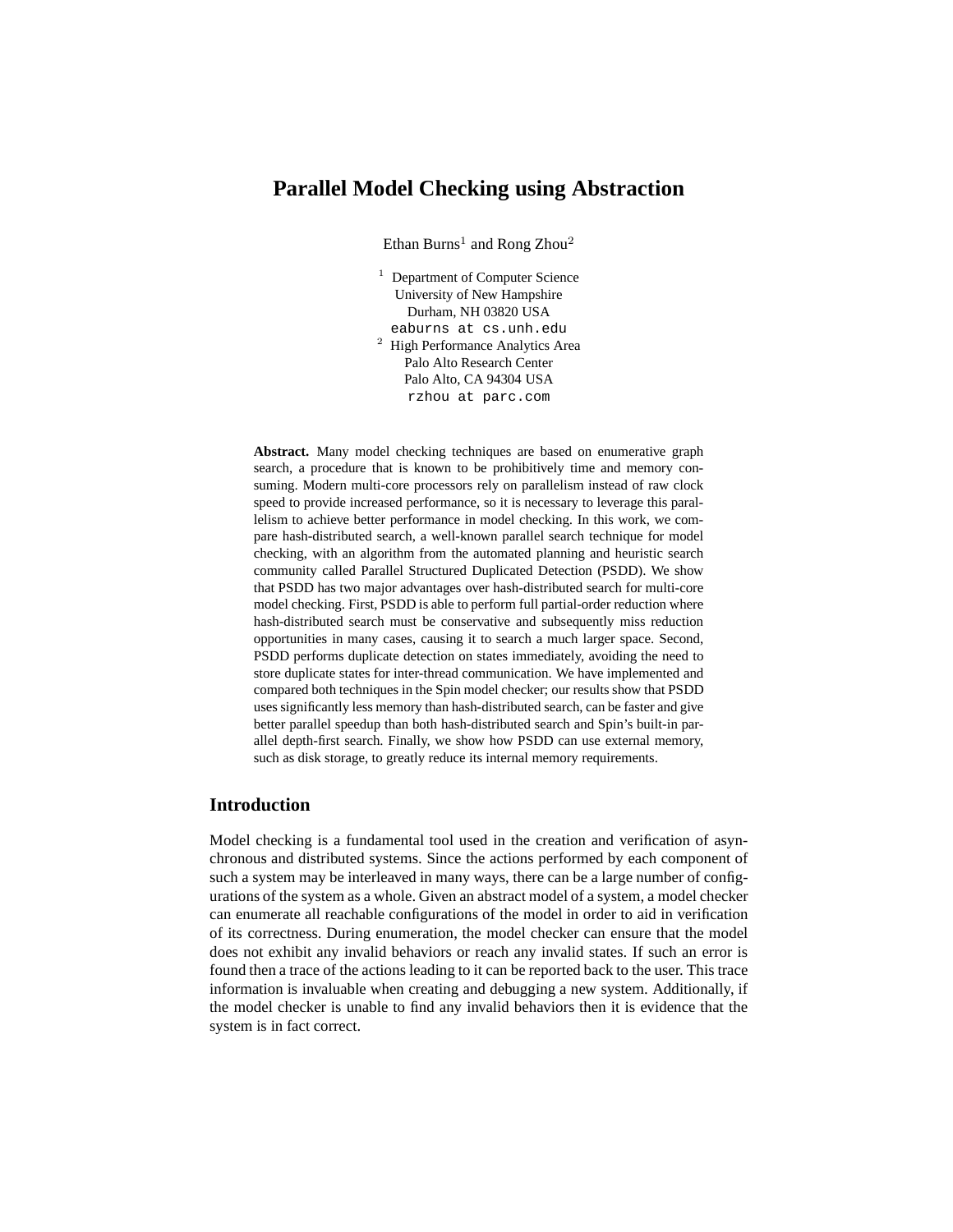To enumerate the all possible states of an asynchronous system, many popular model checkers treat the configuration space as an implicitly defined graph where nodes correspond to system states and edges are the possible transitions of each component. A path through this graph gives one possible interleaving of the actions that the system may perform. Once the graph is defined, an exhaustive search algorithm can then explore all reachable states of the system looking for ones that violate certain properties. As is typical with implicit graphs, however, there can be a very large number of nodes causing the search to take a prohibitive amount of time or memory.

The model checking community, the heuristic search and automated planning communities have all been quite successful in developing new search frameworks that take advantage of modern multi-core processors. These frameworks have enabled them to improve the performance of their algorithms and have also been shown to be successful at offloading a significant portion of the memory requirement of a large graph search to external storage devices such as hard disks. However, some of the most successful techniques used by the heuristic search and planning communities have yet to be tested for model checking. Because of their success on other types of search problems, we would like to compare these approaches to those commonly used to parallelize search in model checking.

We have implemented two techniques for parallelizing breadth-first search in the Spin model checker [6]. The first technique is based on a common approach for parallel model checking that distributes states among different searching threads by using a hash function [15, 9]. We call our implementation of this algorithm hash-distributed breadth-first search (HD-BFS). The second method comes from the heuristic search and planning communities called parallel structured duplicate detection (PSDD) [17]. We show that PSDD has some major advantages over hash-distributed search for model checking. First, HD-BFS uses delayed duplicate detection [13, 10] and must store duplicate search nodes temporarily while they are being communicated between threads. PSDD is able to detect duplicate states immediately after they are generated thus abolishing the need to use extra memory in order to store them. Second, PSDD is able to preserve Spin's ability to perform partial-order reduction – a technique used by model checkers to decrease the size of the search space. This means that, when using multiple threads, PSDD is often able to search a significantly smaller space than both HD-BFS and Spin's built-in multi-core depth-first search, both of which must be more conservative when performing partial-order reduction. Overall, the results of our experiments demonstrate that PSDD is faster and able to achieve greater parallel speedup than both HD-BFS and Spin's state-of-the-art multi-core depth-first search.

In addition to improving the performance of breadth-first search, we show some preliminary results demonstrating that PSDD can also successfully reduce the memory requirements of model checking by making use of external storage devices. In one experiment PSDD is able to reduce the memory requirement of the search by over 500% when using a hard disk to supplement internal memory.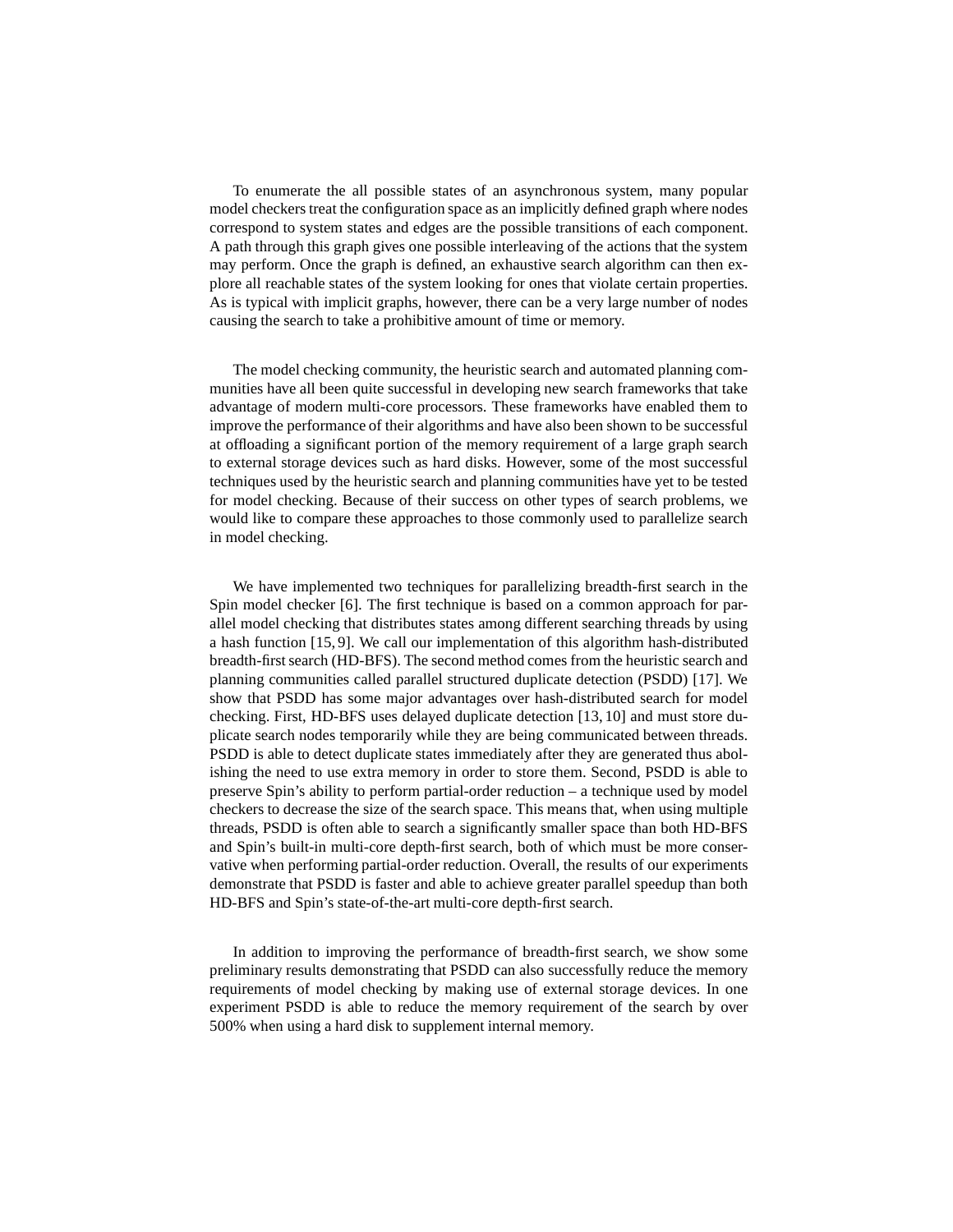## **Depth-first Versus Breadth-first Search**

Two of the most well-known graph search algorithms are depth-first search and breadthfirst search. Depth-first search generates the successors of nodes in the graph (we call the generation of successors of a node 'expanding the node') in deepest-first order. This means that the most recently generated node will be the next node that is expanded. Breadth-first search, on the other hand, expands nodes in shallowest-first order. Spin uses depth-first search by default as it is able to check both safety properties (typically used to verify that something undesirable will not happen) and liveness properties (typically used to verify that something desirable will eventually happen) whereas Spin's breadth-first search algorithm is only able to verify safety properties.

Breadth-first search for model checking is guaranteed to find shortest counter-examples if the model violates a safety property. This is significant because, many important properties of an asynchronous system are safety properties and when debugging a system one must understand the counter-example provided by the model checker in order to determine why the system is not behaving as desired. Depth-first search pays no heed to the number of steps used to reach a node in the state space and therefore may produce a counter example that is many steps longer than necessary. These long traces can be extremely hard to interpret as they will contain a lot of transitions that are not necessary to produce the faulty behavior. To put this in perspective, on one model we have observed that depth-first search finds a deadlock and provides a trace consisting of 9,992 steps where breadth-first search finds a trace for the deadlock with the smallest number of possible steps: 42.

While breadth-first search cannot be used directly to verify liveness properties, there has been work on efficient translations of liveness checking problems into safety checking problems, which can subsequently be verified by breadth-first reachability analysis  $[1, 14]$ . Given depth-first search's inherently sequential nature  $[12]$ , checking liveness property using a breadth-first, instead of depth-first, strategy can better leverage the latest multi-core processors for greater parallel speedups.

# **Hash-distributed Breadth-first Search**

Burns *et al.* [3] discuss the difficulties in parallelizing best-first search algorithms such as breadth-first search<sup>3</sup> and they show that many naïve implementations of parallel search actually perform worse than their serial counterparts.

In order to successfully search a graph in parallel the graph should be divided in a way that each thread performing the search can operate on an independent portion of the graph. A simple way to achieve this is to divide the nodes of the graph statically using a hash function; as each new node is generated, its hash value is computed and it is distributed to the thread with the thread ID equal to the hash value modulo the number of threads. If a node is generated multiple times, each duplicate will be assigned to the same thread so duplicate detection can be performed locally within each thread. This framework is called hash-distributed search and was originally proposed as a method

<sup>&</sup>lt;sup>3</sup> Breadth-first search can be viewed as a special best-first search where all edges have unit cost.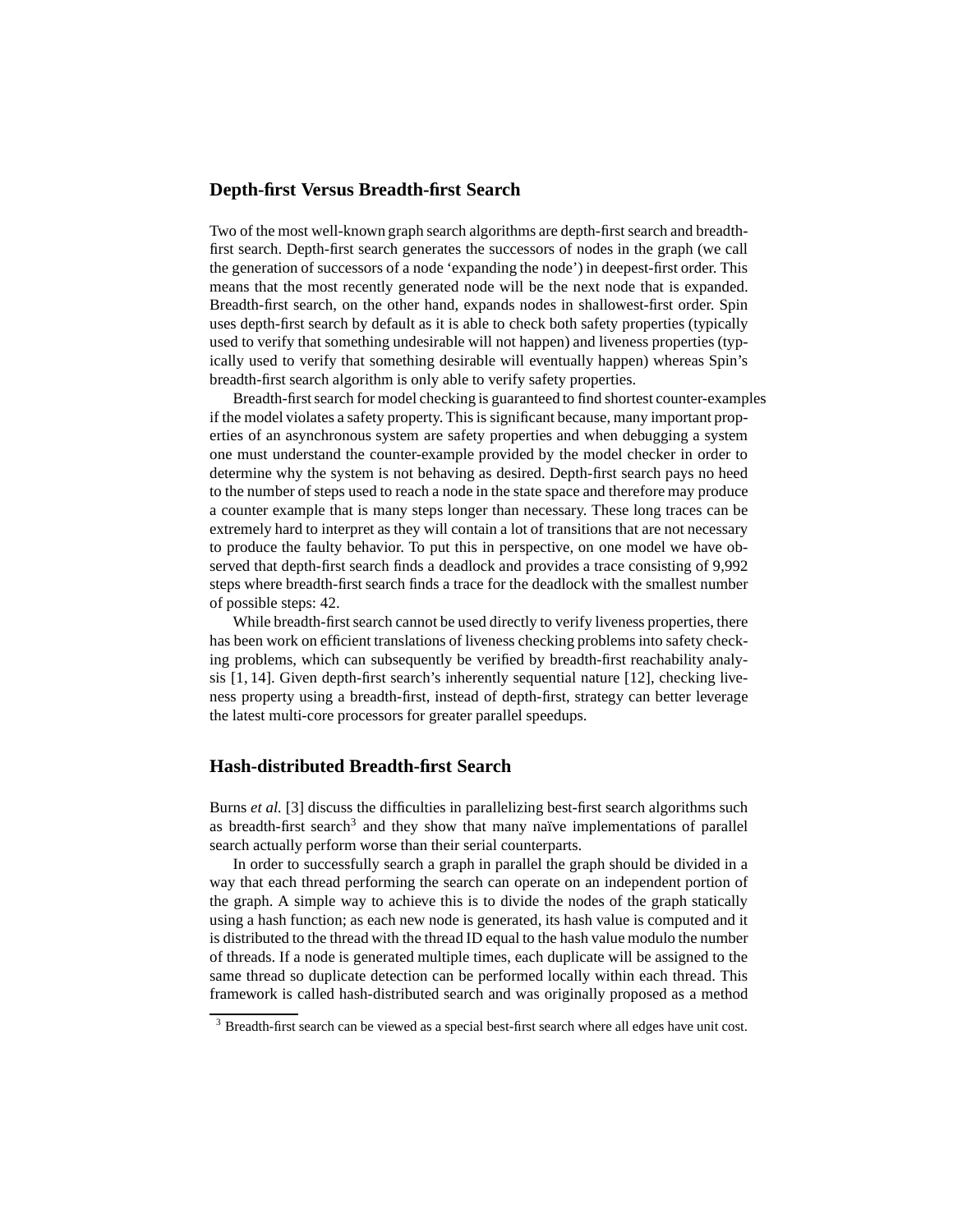for parallelizing the A<sup>∗</sup> algorithm [5] and was later discovered by Stern and Dill [15] in the context of model checking and then by Kishimoto *et al.* [9] who called the algorithm hash-distributed A\* (HDA<sup>\*</sup>) and applied it to automated planning problems.

We have implemented a hash-distributed breadth-first algorithm, based on HDA<sup>\*</sup>. We call this algorithm hash-distributed breadth-first search (HD-BFS). HD-BFS works in layers by expanding the nodes at a given depth from the root in parallel until all nodes at the current depth have been expanded. When a depth layer has been completely expanded, all threads proceed synchronously to the next depth and begin searching there.

Each HD-BFS thread uses a pair of queues to represent the search frontier. One queue, called the *current queue*, contains all nodes assigned to the thread that are at the current search depth. The second queue, called the *next queue*, contains all nodes assigned to the current thread that are at the next search depth. Each thread also has a hash table containing all nodes that it has previously expanded. This table is used to prevent the search from expanding the same nodes multiple times. Note that, because all duplicates of a search node will be assigned to the same thread by the hash function, no node resides in more than a single hash table.

When searching, each thread expands the nodes from its current queue one-at-atime. When a successor node is assigned by the hash function to a different thread than the one that generated it, it must be sent there using inter-thread communication. Otherwise, when a successor node is assigned back to the same thread that generated it, it is immediately checked for membership in the local hash table to determine if it is a duplicate and if it is not a duplicate then it is added to the next queue for the local thread; no communication is required. Our implementation of HD-BFS uses the communication scheme from Burns *et al.* [3] to send nodes between threads asynchronously using shared-memory queues.

After receiving a new node sent from a different thread, the receiving thread checks to see if the node is a duplicate by testing it for membership in its local hash table. If the node is not a duplicate then it is placed on the thread's next queue. This is the appropriate queue because all threads are expanding nodes at the same depth from the root and therefore any generated node resides at the next depth regardless of which thread generated it.

If all threads have empty current queues and no nodes are in transit between threads, then the current depth layer has been completely expanded. When this happens, all threads synchronously swap their next queue with their current queue and begin searching nodes at the next depth. If all current queues are still empty after swapping to the next depth then the search space has been exhausted and the algorithm terminates.

#### **Disadvantages**

We have found that there are two major disadvantage to hash-distributed search when applied to model checking. The first is that hash-distributed search delays the detection of duplicate nodes when they are communicated between threads. When nodes are sent to another thread they are placed on the receiving queue for that thread and sit there until they are eventually received and checked against the receiving thread's hash table.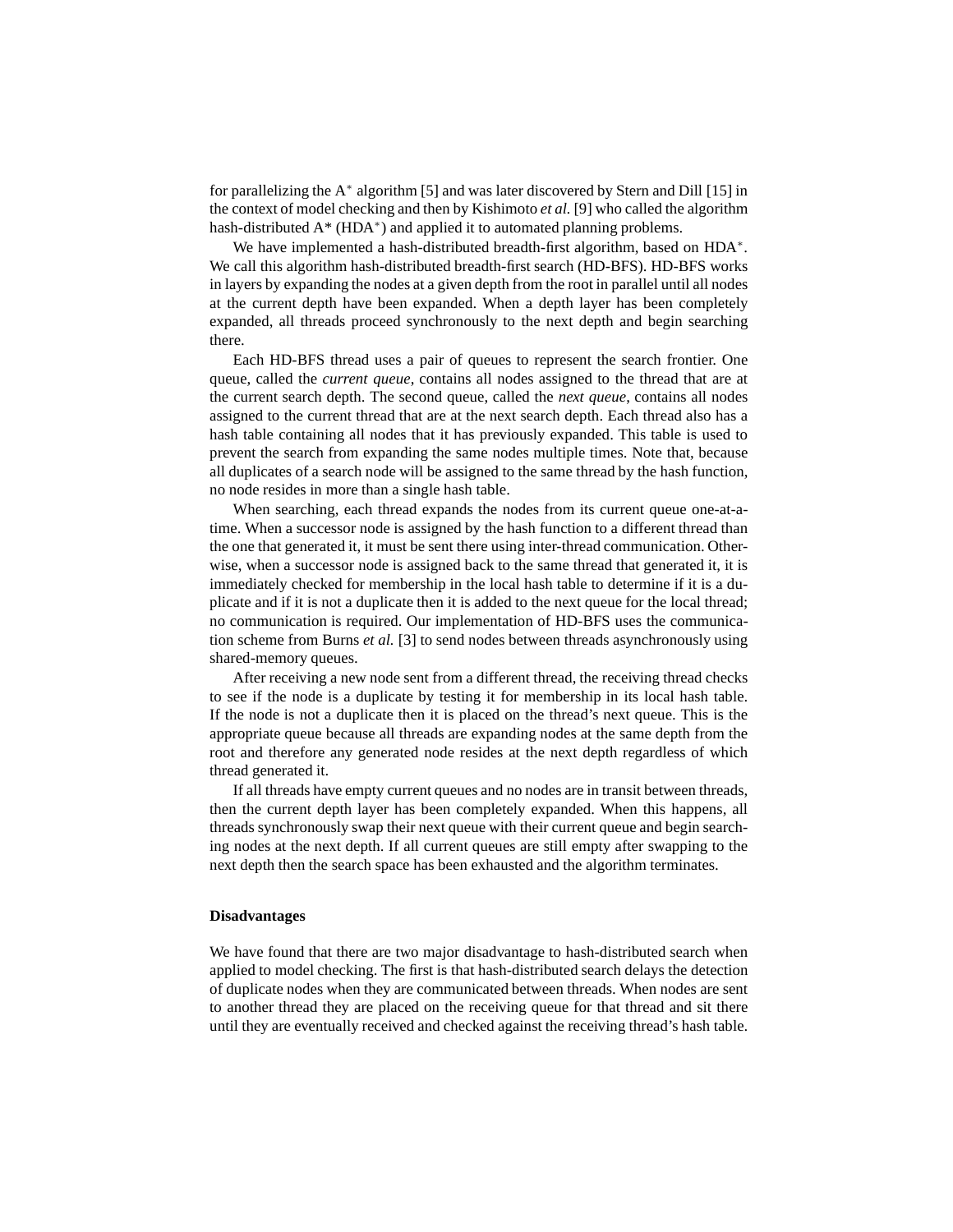This delayed detection of duplicate nodes can cause the search to require more memory as the duplicates reside in the receiving queue instead of immediately having their memory freed for reuse. As we will see, the extra memory overhead created by delaying duplicate detection can be quite substantial.

The second disadvantage of hash-distributed search is that it must be conservative when applying partial-order reduction [8], a technique used in model checking to reduce the size of the search graph. When expanding a node while using partial-order reduction, only a subset of the successors are considered and the rest are discarded. While performing breadth-first search with partial-order reduction, Spin uses a test called the *Q proviso* [2] to prevent reduction in cases where completeness can not be ensured. When generating the successors of a node, the Q proviso tests if any of the successors already resides on or is placed on the breadth-first search queue. If the Q proviso is satisfied then the reduction can take place, otherwise the full expansion must happen. Bošnački *et al.* [2] proved that this simple test allows breadth-first search to remain complete under partial-order reduction when searching for safety property violations and deadlocks.

With hash-distributed search, the successors of a node may not be assigned to the expanding thread. When this happens, the expanding thread does not have the ability to test if the successors are on or end up on the queue because this queue is owned by a different thread. To preserve completeness, HD-BFS must be conservative and assume that all nodes that are sent to different threads do *not* pass the Q proviso. This reduces the chances of successfully performing partial-order reduction because, in order to reduce, a thread must generate a successor that is assigned to itself and also passes the Q proviso. As we will show in our experimental results, with a greater number of threads the chance that successors will not be assigned to the expanding thread increases, so as the number of threads increases the size of the search space will increase too. Because of this, HD-BFS using multiple threads can actually perform worse than a serial breadthfirst search because the former must search a significantly larger space to guarantee completeness.

## **Abstraction-based Hashing**

Both of the previous issues with hash-distributed search stem from the fact that the hash function used to assign nodes to threads is designed to uniformly distribute the nodes. This is beneficial from a load balancing perspective, however, it means that it is uncommon for the successors of a node to be assigned to the thread that generated them. Burns *et al.* [3] present a novel modification to hash-distributed search that can be used to help alleviate this issue at the cost of possibly decreasing load balancing. Instead of using a hash function that distributes the nodes uniformly, a homomorphic abstraction function can be used to distribute the nodes in a more structured fashion. Each thread is responsible for a set of nodes in an abstract representation of the search graph. When a node is generated, its abstract representation is computed and it is assigned to the thread responsible for this abstract node.

The advantage of this approach, when using a carefully created abstraction, is that the successors of a search node will tend to be assigned back to the same thread that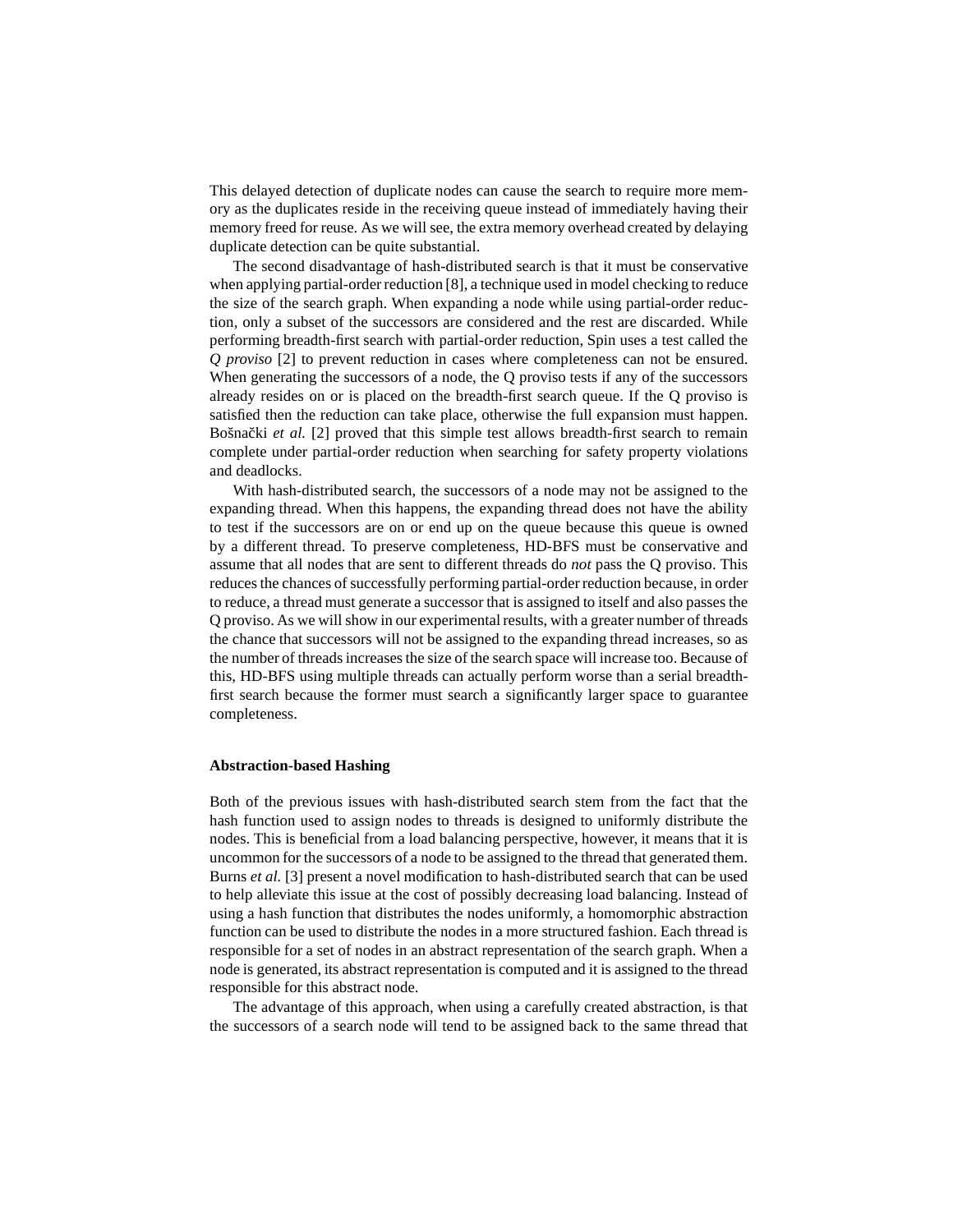generated them. This means that the need for communication is reduced as newly generated nodes can often be handled locally. The disadvantage is that the search load may not be evenly balanced among the threads. Burns *et al.* show that, in practice, using an abstraction instead of a uniformly distributed hash function can greatly increase the performance of HDA<sup>∗</sup> on puzzle solving and planning problems.

For model checking, fewer communications mean fewer duplicate nodes that reside in memory. It also means that there are more chances to perform partial-order reduction. As we will see, this approach can greatly reduce the memory requirements and the size of the search space explored by hash-distributed search. Unfortunately, because the nodes are no longer distributed uniformly among the threads, this abstraction-based implementation of HD-BFS (which we call AHD-BFS) gives very brittle performance for different numbers of threads. We suspect that the nodes tend to be distributed unevenly causing some threads to be very busy and some threads to starve for work. This behavior hinders the ability of the search to fully exploit the available parallelism.

# **Parallel Structured Duplicate Detection**

Instead of assigning nodes to threads *a priori* by using a hash function, Zhou *et al.* [17] developed a framework called *Parallel Structured Duplicate Detection* (PSDD) that allows threads to dynamically divide the search effort. PSDD uses a homomorphic abstraction to map nodes in the search graph to nodes in an abstract representation of the search graph. The abstraction is a many-to-one mapping that is typically created by projecting away some of the state information of each search node. The abstract node to which a search node maps is called the *image* of the search node under the abstraction.

Given a search graph and a homomorphic abstraction function, an *abstract graph* is constructed as follows.

- 1. The set of nodes, called *abstract nodes*, in the abstract graph corresponds to the set of abstract states.
- 2. An abstract node  $y'$  is a successor of an abstract node  $y$  if and only if there exist two states  $x'$  and  $x$ , such that
	- a.  $x'$  is a successor of  $x$ , and
	- b.  $y'$  and y are images of  $x'$  and x, respectively.

The abstract graph is used during search to locate portions of the search space that are disjoint. More formally, let abstract node  $y = \phi(x)$  be the image of state x under a homomorphic abstraction function  $\phi(\cdot)$  and let  $succ(y)$  be the set of abstract successor nodes of  $y$  in the abstract graph.

**Definition 1.** The duplicate-detection scope of a state x under a homomorphic abstrac*tion function* φ(·) *corresponds to the union of sets of stored nodes that map to an abstract node*  $y'$  *such that*  $y' \in succ(\phi(x))$ *, that is,* 

$$
\bigcup_{y' \in \mathit{succ}(\phi(x))} \phi^{-1}(y')
$$

where  $\phi^{-1}(y')$  is the set of stored nodes that are pre-images of  $y'$ .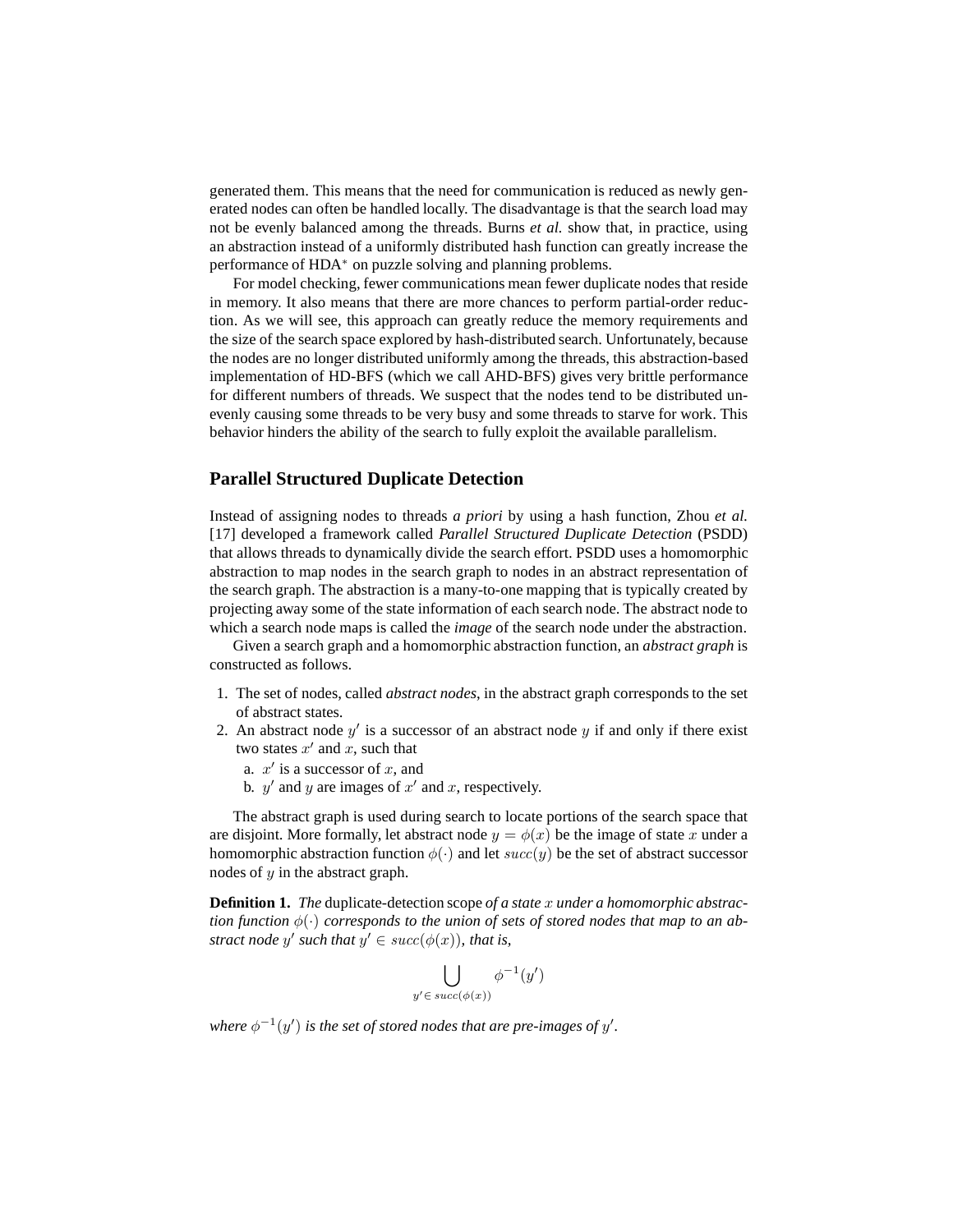**Proposition 1.** *The duplicate-detection scope of a node contains all stored duplicates of the successors of the node.*

**Definition 2.** The duplicate-detection scopes of states  $x_1$  and  $x_2$  are disjoint *under* a *homomorphic abstraction function*  $\phi(\cdot)$ *, if and only if the set of abstract successors of*  $x_1$ 's image is disjoint from the set of abstract successors of  $x_2$ 's image in the abstract *graph, that is,*  $succ(\phi(x_1)) \cap succ(\phi(x_2)) = \emptyset$ *.* 

**Proposition 2.** *Two states cannot share a common successor if their duplicate-detection scopes are disjoint.*

Proposition 2 provides an important guarantee that a parallel model checker can leverage to reduce the amount of synchronization needed in parallel graph search. In particular, multiple threads can search disjoint portions of the graph, which correspond to disjoint duplicate-detection scopes, without the need for communication. Unlike HD-BFS, duplicate states are detected in PSDD as soon as they are generated.

As with HD-BFS, the search proceeds in layers. Each node in the abstract graph has two queues, one for the current depth-layer and one for the next. These queues contain the frontier nodes of the search graph that map to the given abstract node. Each abstract node also has a hash table containing all of the previously expanded search nodes that map to it.

Threads acquire access to expand all of the search nodes at the current depth for a single abstract node at a time. Because the abstraction is homomorphic, the successors of a search node will either map to the same abstract node or to one of the successors in the abstract graph. By claiming exclusive access to an abstract node and its successors, a thread can expand from the abstract node and perform immediate duplicate detection on the generated successors using only the data structures to which it has exclusive access. We call the set of nodes corresponding to an abstract node and its successors a *duplicated detection scope* (see Def. 1) or just a *scope* for short.

The left image in Fig. 1 shows an example graph in light gray with a possible abstraction of the graph drawn in dark black on top of it. This abstraction groups together sets of four nodes. There is an edge in the abstract graph between each pair of abstract nodes for which there exists a pair of nodes in the underlying graph that are connected by an edge and whose images correspond to each respective abstract state. The right image in Fig. 1 shows two duplicate detection scopes in this graph, each defined by the gray nodes and surrounded by a dashed line. Both duplicate detection scopes consist of the gray nodes and all nodes that map to the successors of their image in the abstract graph. When expanding any of the gray nodes, all successors will correspond to a node that resides in the same duplicate detection scope.

To perform parallel search, each thread will use the abstract graph to locate a duplicate detection scope that does not overlap the scopes being used by other threads. Given Proposition 2, these *disjoint duplicate detection scopes* may be searched in parallel without requiring communication. With this scheme, the only time that threads must synchronize is when multiple threads require access to the abstract graph at the same time. Only a single mutex is required to serialize access to the abstract graph and operations on the abstract graph tend to be quick.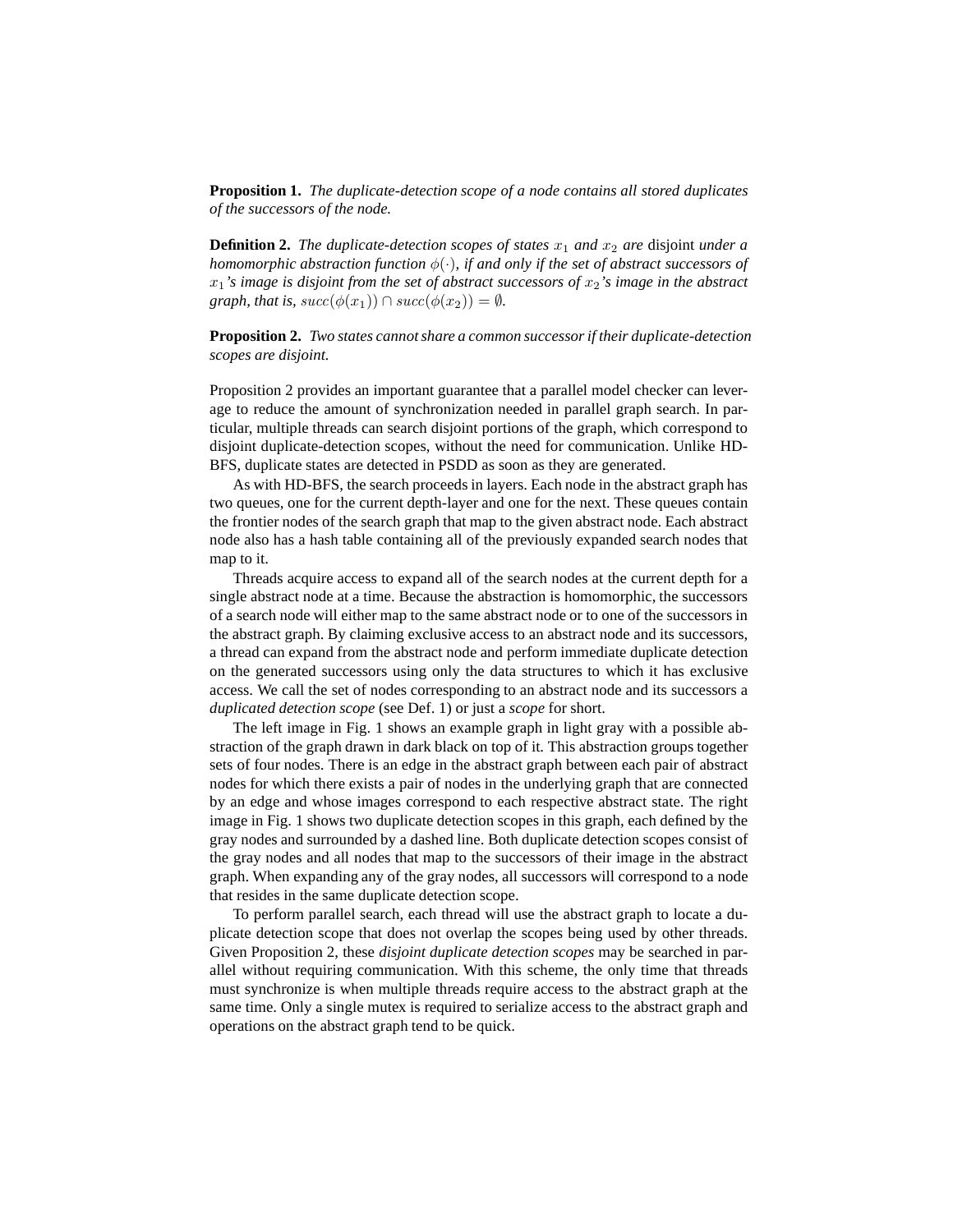

**Fig. 1.** A graph along with one of its possible abstractions (left) and two disjoint duplicate detection scopes of this graph (right)

The two duplicate detection scopes shown on the right half of Fig. 1 are disjoint as they do not share any nodes.

When a thread completes the expansion of all open search nodes mapping to its current abstract node, it can release its duplicate detection scope, marking all abstract nodes in the scope as free to be re-acquired. Then the thread can try to acquire a new scope to search. If there are no free scopes with open search nodes at the current depth then the thread attempting to acquire a new scope must wait until another thread finishes expanding and releases its abstract nodes. This wait time can be reduced by using a finer-grained abstraction with sufficiently many disjoint duplicate detection scopes. In practice, we find that abstractions can typically be made large enough that wait times are insignificant.

Eventually, as open search nodes become exhausted in the current depth-layer, there will be only a single thread actively searching as the other threads wait for abstract nodes to become free. When the final non-waiting thread releases its duplicate detection scope and finds that there are no free scopes with open nodes it will progress the search to the next depth layer. To do this, the current and next queues for each abstract node are swapped, all abstract nodes with open nodes in their new current layer are marked as free, waiting threads are woken up and the search resumes. If the new depth-layer contains no open search nodes then the search space has been exhausted and the threads can terminate.

PSDD provides at least two advantages over hash-distributed search: 1) there may be less synchronization between threads in PSDD because threads only need to synchronize access to the abstract graph when releasing and acquiring a new duplicate detection scope and 2) duplicates can be checked immediately instead of using extra memory to store duplicate nodes before they can be checked against the hash table.

PSDD provides an additional benefit when applied to model checking: it does not need to be conservative when performing partial-order reduction. Recall that HD-BFS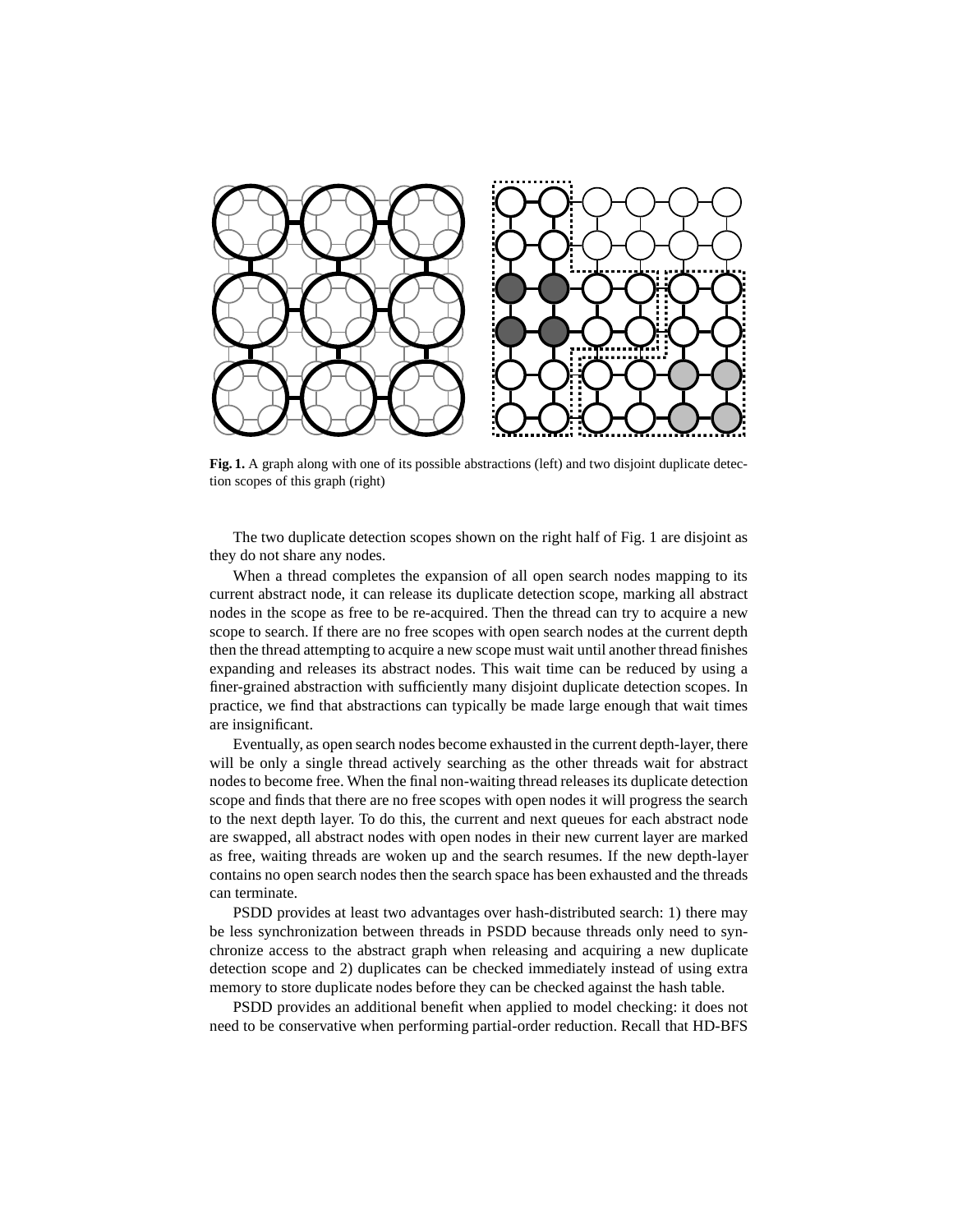did not have access to test if successor nodes reside on the breadth-first queue when the successors were not assigned to the expanding thread. In PSDD, however, the expanding thread has exclusive access to the data structures for the duplicate detection scope of the abstract node from which it is expanding. This means that PSDD is able to test if the successors that it is generating pass the *Q proviso* and therefore it does not need to be conservative when doing partial-order reduction. As we will see, this gives PSDD a major advantage over both HD-BFS and Spin's multi-core depth-first search on many models.

#### **Abstraction for Model Checking**

PSDD requires an abstract representation of the state-space graph in order to exploit the local structure of the space. Since the state space is not explicitly represented in memory, this abstraction must be a function that can be computed on each node. In Spin, each state in the search space consists of the set of processes whose executions are being modeled. Each process is represented by a finite automaton which has a current state and a set of transitions. The abstraction that we used in our implementation of PSDD is: given any state, consider only the process type and the automaton state of a fixed subset of the process IDs. For example, consider a state with seven processes numbered 0–6. One possible abstraction is to consider only the automaton states of the first two process IDs. This effectively 'projects away' process IDs 2–6, leading to a much smaller set of abstract nodes.

We use the transitions of the finite automaton to determine the predecessor and successor relations in the abstract graph. Because only the state of a single component automaton will transition between a node and its successors<sup>4</sup>, the successors in the abstract graph are all of the possible single transitions of the process IDs that have not been removed in the abstraction. For efficiency, we generate the abstract graph lazily as needed during the search. This provides the benefit of only instantiating the portions of the graph that are actually used and it also constructs the graph in parallel with the execution of the search instead of doing it serially as a pre-processing step.

# **Experimental Results**

In this section we present the results of a set of experiments that we performed to evaluate the two methods of parallelizing breadth-first search. In addition, we compare to Spin's built-in multi-core depth-first search where applicable. The machine used in our experiments has two 3.33GHz Xeon 5680 processors, each having six cores, and 96GB of RAM.

#### **Multi-core Depth-first Search**

Spin comes, by default, with a state-of-the-art multi-core depth-first search algorithm [7]. The algorithm connects each of the threads performing the search in a ring. Nodes

<sup>&</sup>lt;sup>4</sup> For Spin, this is not strictly true when using 'never claims.' Our implementation requires that never claims are not considered by the abstraction, thus ensuring that only a single component automaton will change across a transition.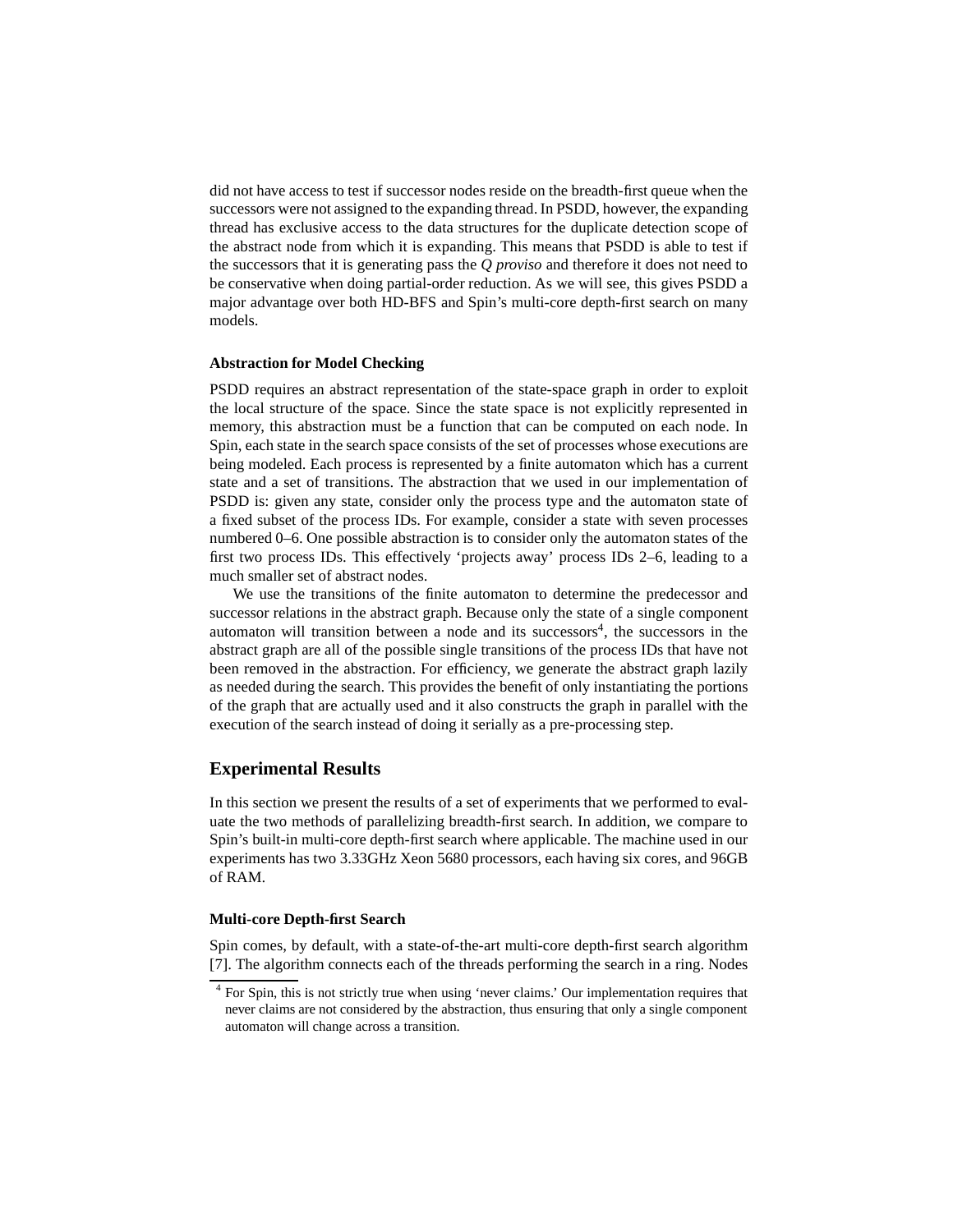may be passed from one thread to another around the ring in a single direction. Each thread is then responsible for expanding all of the nodes that fall within a particular depth-interval. When the successors of a node fall outside of an interval assigned to the current thread, the newly generated successors must be passed to the neighboring thread along the ring using a shared memory queue. This neighboring thread may then receive the nodes from the queue and begin expanding them.

Using this technique, Holzmann *et al.* [7] were able to achieve speedups of just over 1.6x at two threads on a set of benchmark models and almost perfect linear speedup for two threads on a reference model that provided a set of tunable parameters. In their results, however, they show that this technique must be conservative when doing partialorder reduction. So, as with HD-BFS, the performance of multi-core depth-first search can actually be worse than serial search when partial-order reduction is used.

In the following experiments, we compare to Spin's multi-core depth-first search on models which do not contain safety property violations, because it finds these violations via suboptimal paths. Since breadth-first search is constrained to only return optimal length traces and it must perform significantly more work, rendering the comparison unfair. On models without property violations, however, all algorithms must exhaust the search space and therefore will do a comparable amount of search.

Spin provides many parameters that may be tweaked to tune the search performance for different models. We compiled the multi-core depth-first with the

-DFULL\_TRAIL -DSAFETY -DMEMLIM=64000

options on all models. For each individual model we also used any additional parameter settings that were recommended by Spin after running with the default parameter set.

#### **Effect of Delaying Duplicate Detection**

To compare the effects of the immediate duplicate detection of PSDD with the delayed duplicated detection of HD-BFS we looked at the memory usage of the two algorithms. Our hypothesis was that HD-BFS would require more memory in order to store duplicate search nodes during communication before they can be checked against the hash table by the receiving thread. The model that we choose for this experiment is a model of the dining philosophers problem with 10 philosophers. The model is constructed to avoid the classic deadlock situation and therefore the entire search space will be exhausted by the search algorithms. This removes the effects of tie-breaking that may be encountered when searching a model that contains an error. Also, with this model, the same number of states are expanded by all algorithms regardless of whether or not partial-order reduction is used and therefore we can conclude that any difference in memory usage must be attributed to immediate detection of duplicate nodes or lack thereof.

Figure 2 shows the memory usage reported by Spin for the 10 philosophers problem. The x axis gives the number of threads from  $1-12$  and the y axis shows the number of Gigabytes used to complete the search. Each line gives the mean of five runs at each thread count and the error bars (which are so tight that they are hardly even visible in this plot) show 95% confidence intervals on the mean. Breadth-first search only uses a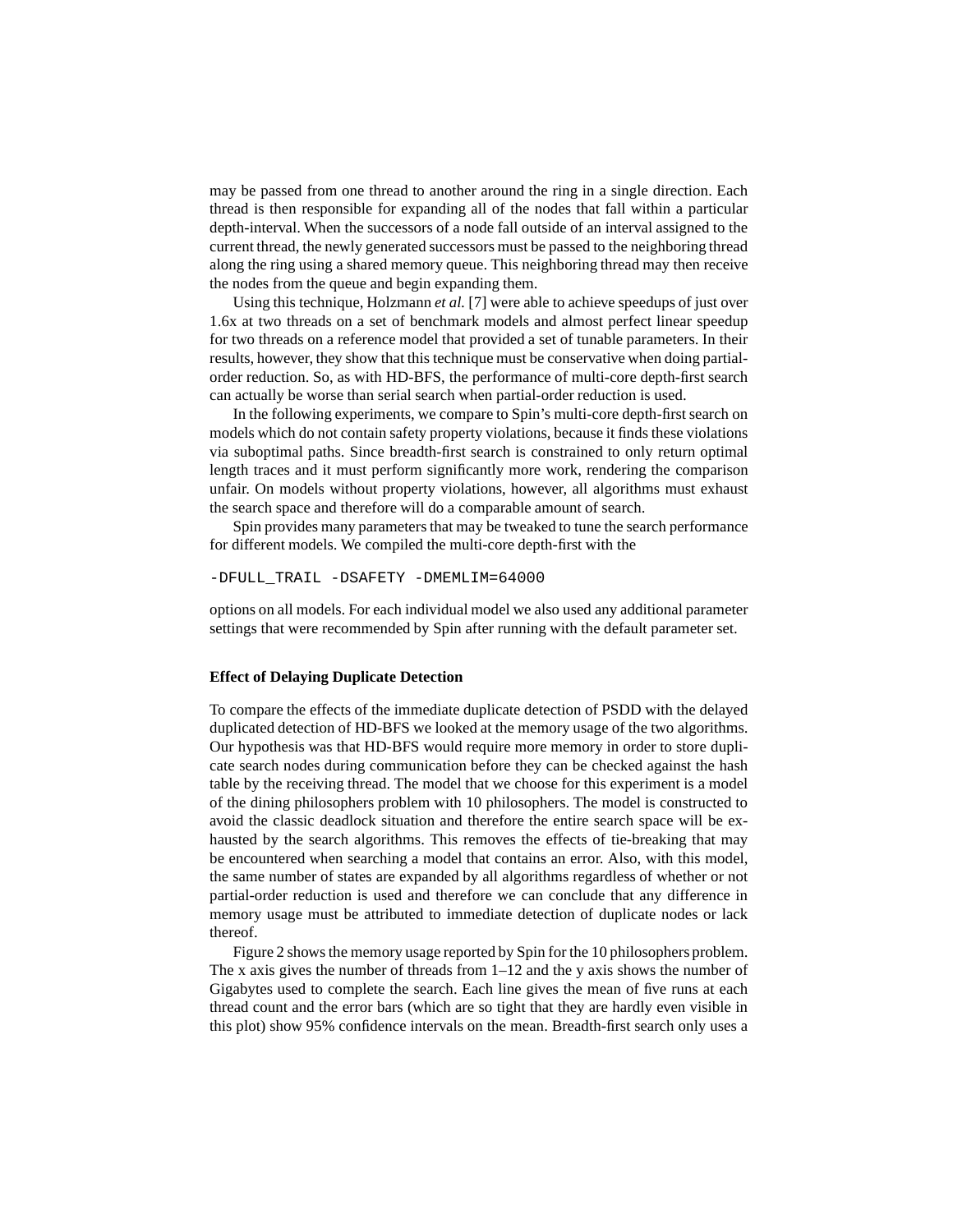

**Fig. 2.** Memory usage of PSDD, HD-BFS, AHD-BFS and BFS.

single thread but we have extended the line for its single threaded performance across the x axis to ease comparison.

From this figure, we can see that breadth-first search and PSDD both used less than 3 Gigabytes of memory. The memory usage for PSDD remained nearly constant in the number of threads that performed the search. HD-BFS, however, required significantly more memory on this model when run with more than a single thread. The amount of memory required by HD-BFS increased sharply for up to six threads where it begun to even out. As mentioned above, this can be attributed to the fact that HD-BFS was required to store duplicate nodes in memory during communication instead of detecting them immediately. Due to the reduction in inter-thread communication, AHD-BFS used less memory than HD-BFS, however it still required more memory than breadth-first search and PSDD for more than a two threads.

In addition to the results shown here, we have observed that HD-BFS required a lot more memory on all of the models that we have used in our experiments. Presumably, this is because of duplicate nodes, however, for other models the conservative partialorder reduction may also be a factor as we will see next.

#### **Effect of Conservative Partial-Order Reduction**

To evaluate the performance degradation that hash-distributed search and Spin's multicore depth-first search suffer from due to conservative partial-order reduction we performed an experiment using a model of the semaphore implementation from the "Plan 9 from Bell Labs" operating system (Plan 9)  $[11]$ <sup>5</sup>. The model is of particular interest

<sup>5</sup> The model was available from http://swtch.com/spin/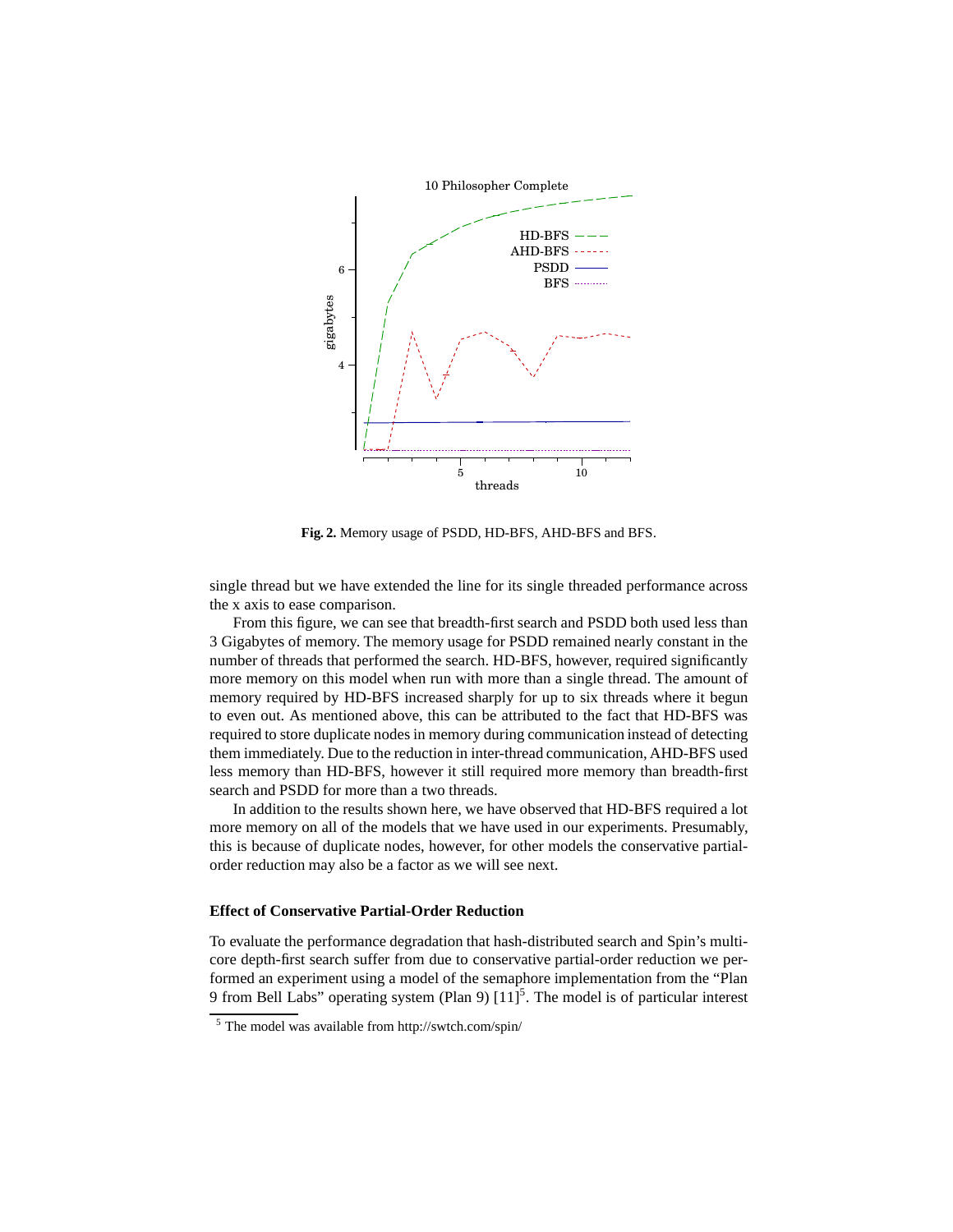

**Fig. 3.** States expanded and memory used by PSDD, HD-BFS and BFS.

because, unlike the philosopher model used in the previous experiments, the semaphore model was taken from a real-world model checking problem. Partial-order reduction is able to reduce the size of the state space of this model by approximately a factor of three, so failure to perform the full reduction has a significant impact on performance.

Figure 3 shows the number of states expanded (left) and the amount of memory used (right) by PSDD, HD-BFS, breadth-first search and Spin's multi-core depth-first search on the semaphore model with four separate processes contending for the semaphore. The format of the plot is the same as that of Fig. 2. We can see that breadth-first search expanded the fewest nodes and used the least amount of memory in order to exhaust the configuration space of this model. PSDD expanded only slightly more nodes than breadth-first search and approximately the same amount of memory. The reason that PSDD and breadth-first search expanded slightly different numbers of nodes is that they may expand nodes within the same depth layer in a different order. This difference in tie-breaking can have a small effect on the partial-order reduction by slightly increasing or decreasing the number of nodes that must be expanded.

With a single thread, HD-BFS expanded about the same number of nodes and used about the same amount of memory as breadth-first. As the number of threads was increased, however, the number of expansions and memory requirement of HD-BFS rapidly increased. HD-BFS required almost 80GB of memory when run with 12 threads. The reason for the steep increase is that HD-BFS required more communications as the nodes were divided up between more threads. Each time a node is communicated the search conservatively assumed that it could not perform partial-order reduction and therefore many redundant paths were explored that were not pursued by the other two algorithms. The plot also shows this same effect happens with Spin's multi-core depthfirst search. The depth-first search suffers from the same conservative partial-order reduction as HD-BFS and for more than a single thread it expanded many more states than PSDD and breadth-first search.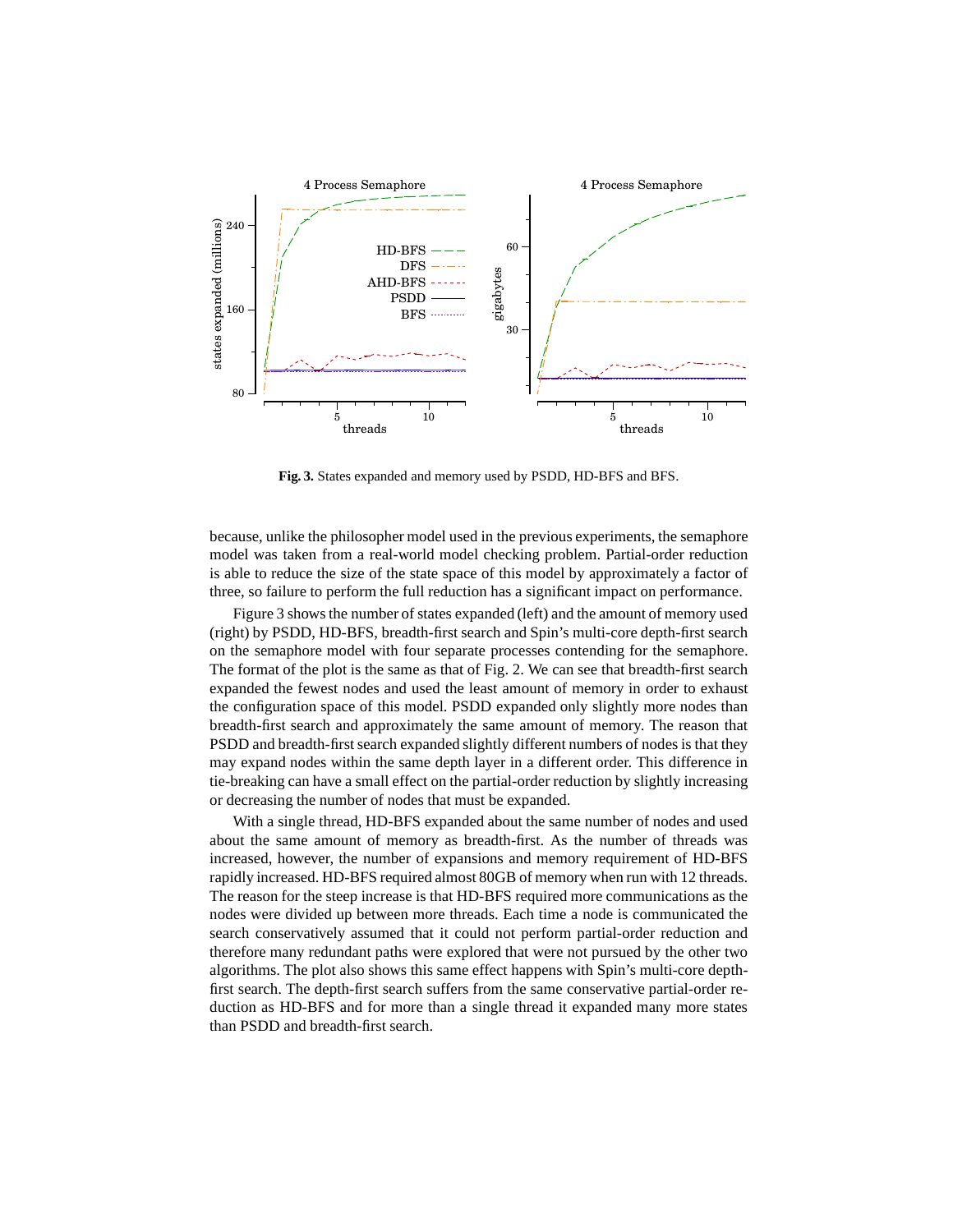

**Fig. 4.** Parallel speedup for PSDD, HD-BFS, AHD-BFS, and parallel depth-first search.

## **Overall Performance**

Next we show the overall performance in terms of parallel speedup and wall-clock time for the different algorithms on four models. For PSDD and AHD-BFS, which both require an abstraction, we choose the fixed subset of processor IDs used in the projection experimentally. For each model we ran the algorithms using a small set of hand-chosen process ID sequences from  $0-n$  and  $1-n$  for small values of n (up to 7). The sequence that gave the best performance for each model was used in the following comparisons. We believe that the good performance exhibited by PSDD in the following results when using such a simple abstraction is strong evidence that finding a good abstraction for PSDD is not a difficult task.

Figure 4 shows the parallel speedup and Figure 5 shows the total wall-clock time that the algorithms required to search four different models using 1–12 threads. As in the previous plots, each line shows the mean performance across five runs with error bars giving the 95% confidence intervals. The x axis show the number of threads used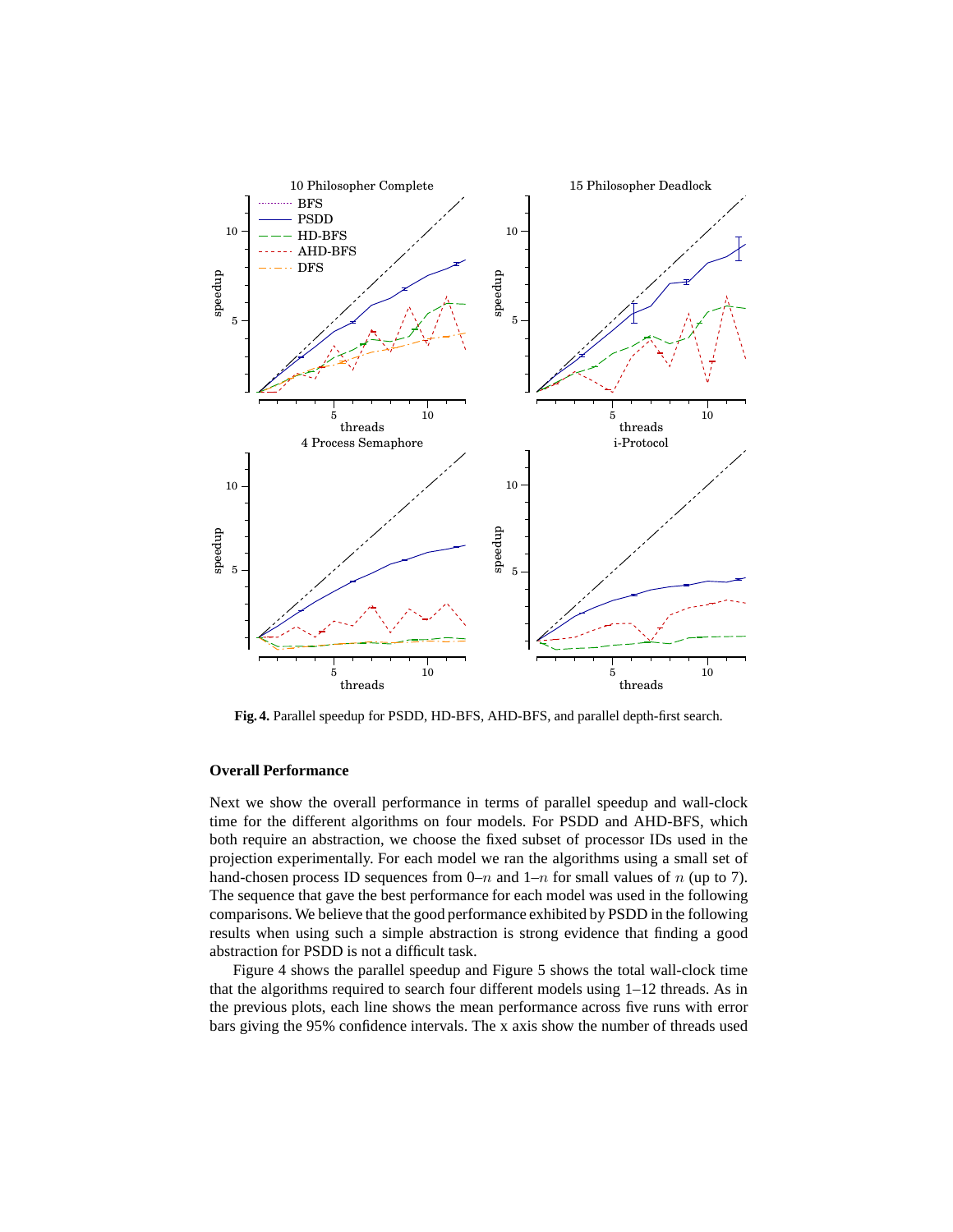

**Fig. 5.** Wall-clock seconds for PSDD, HD-BFS, AHD-BFS, parallel depth-first search, and serial breadth-first search.

from 1–12 and in Fig. 5 the performance of breadth-first search is drawn across the x axis of each plot even though it was only run serially. The models used were the dinning philosopher problem with 10 philosophers and no deadlock, the dining philosophers problem with 15 philosophers and a deadlock which is reachable in 42 steps, the Plan 9 semaphore with 4 contending processes, and the 0-level abstraction of the GNU i-Protocol model from Dong *et al.* [4]<sup>6</sup> which contains a live-lock that is reachable in 72 steps, modified to avoid rendezvous as Spin complains that these do not maintain completeness with breadth-first search. Spin's multi-core depth-first search algorithm is not shown on the 15 philosopher model or the i-Protocol model because they both exhibit errors for which depth-first search does not find shortest counter-examples and therefore does not perform a comparable amount of search.

<sup>6</sup> Available from http://www.cs.sunysb.edu/ lmc/iproto/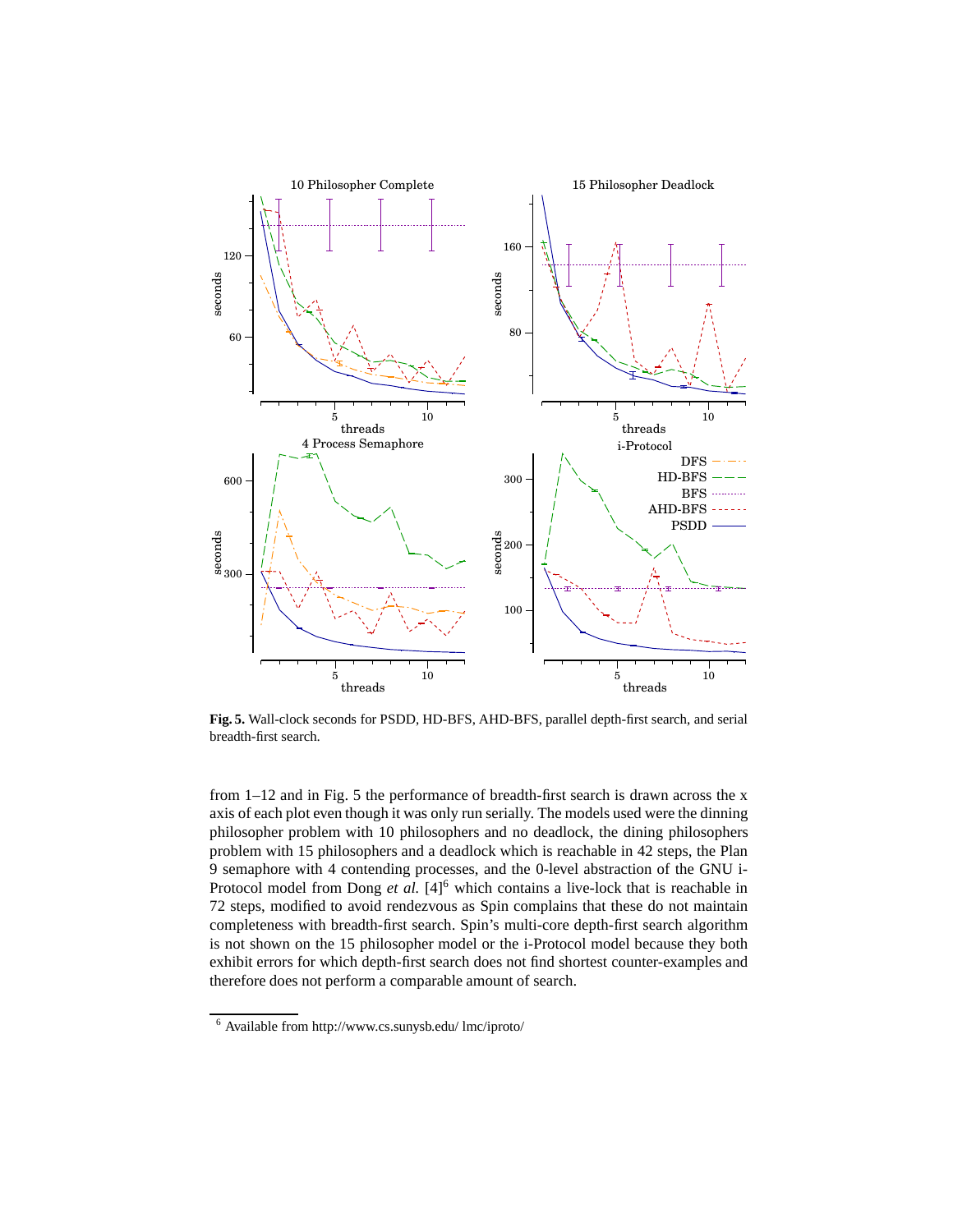Figure 4 shows the parallel speedup of PSDD, HD-BFS, AHD-BFS and depth-first search, computed as the single-threaded time divided by the time required for the number of threads given on the x axis. Speedup is perhaps one of the most important metrics when comparing parallel algorithms as it is indicative of how well the algorithm will perform as the parallelism increases. The diagonal line in each of the speedup plots shows perfect linear speedup which is typically unachievable in practice, however, it can provide a useful reference point. The closer that the performance of an algorithm is to the diagonal line, the closer that its performance is to a perfect linear speedup. We can see from these figures that PSDD came the closest to linear speedup on all of these models; it always provided better speedup than the other parallel algorithms.

Figure 5 shows the wall-clock time, that is the actual time in seconds, required by each algorithm for the four models. We can see from this figure that for greater than three threads, PSDD was able to solve all of these models more quickly than the other algorithms. On the two 'real-world' models, the semaphore and i-Protocol models, HD-BFS actually required more time than serial breadth-first search when using more than a single thread. This is because its conservative use of partial-order reduction caused it to search a much larger graph (c.f., Fig. 3). Spin's multi-core depth-first search also suffered from this same issue, however, it seems to have made better use of parallelism and with greater than four threads it was faster than serial breadth-first search on the semaphore model. Finally, we can see that AHD-BFS gives very erratic performance across different numbers of threads. We attribute this to poor load balancing among the threads due to use of the abstraction instead of uniform node distribution.

#### **External-Memory PSDD**

Our results have demonstrated that PSDD requires less memory on model checking problems than hash-distributed search and it gives better parallel speedup and faster search times than both hash-distributed search and Spin's multi-core depth-first search. PSDD is also able to act as an external-memory search algorithm where external storage such as a hard disk is used to supplement core memory. In fact, the PSDD framework was originally developed by Zhou *et al.* for external-memory search [16]. Externalmemory PSDD [17] (external PSDD for short) works just like PSDD, however, when an abstract node is not in use by one of the threads, it can be pushed off to external storage. This reduces the memory usage of the search algorithm from that of the entire search graph to just the size of the duplicate detection scopes acquired by each thread.

As a preliminary experiment, we implemented external PSDD in Spin and used it to solve the deadlock-free 10 philosophers model. We ran on a machine with eight cores and four disks configured in a RAID 0 array. A limitation of our setup was that I/O operations were serialized via a single disk controller, therefore when using all eight cores external PSDD did not benefit from parallelism. When using a single thread, standard PSDD used an average of 233 seconds to complete its search and external PSDD required 1,764 seconds on average (both times had very little variance). With a more sophisticated machine, external PSDD will show improved performance when using parallelism, for example, Zhou and Hansen [17] show performance improvements for up to four threads with external PSDD for automated planning. Even given this limitation with our experimental setup, the real benefit of external PSDD is still realized: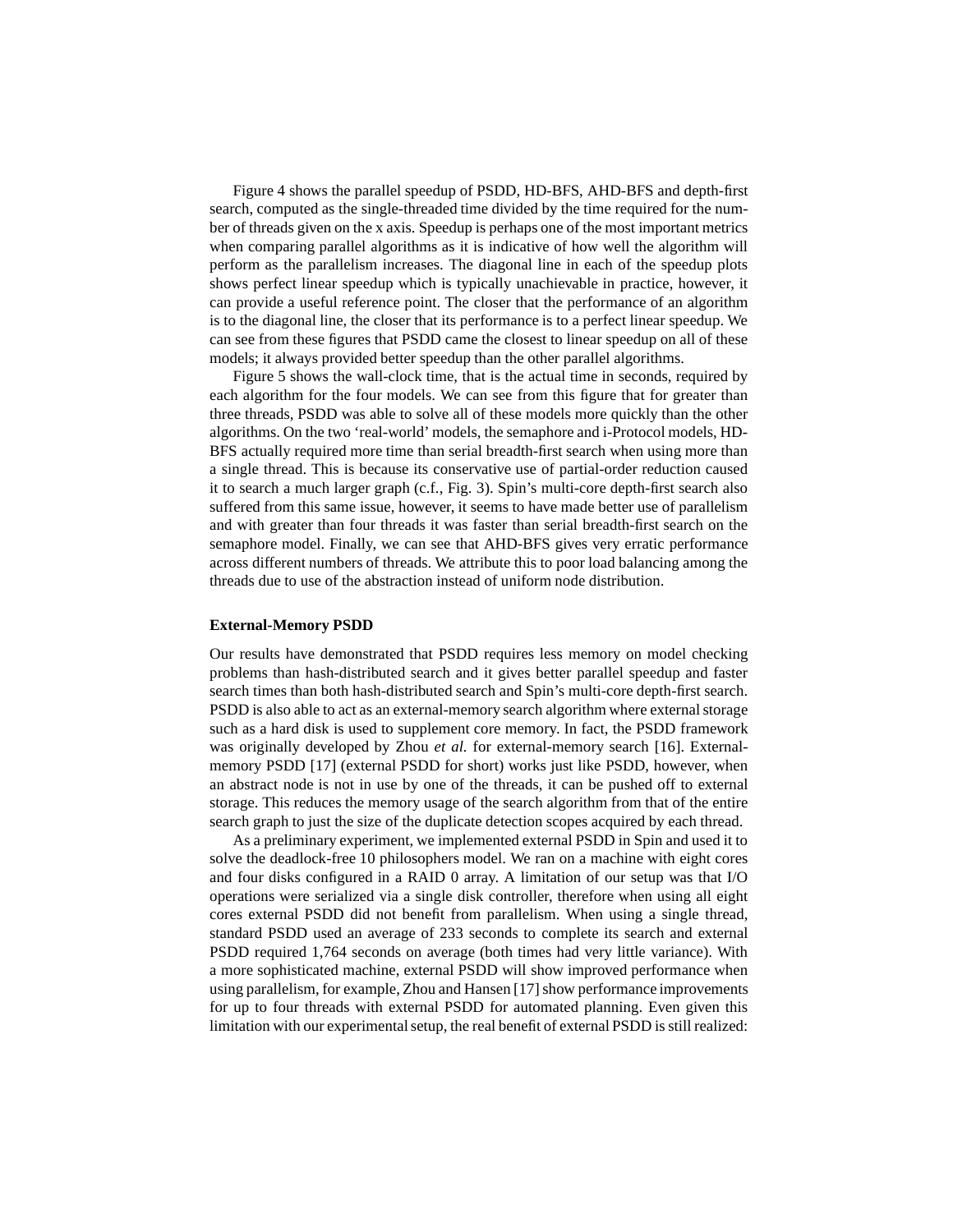external PSDD was able to reduce the memory usage of search from 2.5 Gigabytes with standard PSDD down to around half of a Gigabyte when using a single thread. This is a 500% reduction in the memory requirement of the search. In many cases this reduction in the memory requirement is much more important than reducing the search time because it is easier to wait longer for the search to complete, however, it may not be possible to add more memory. Because of this, the memory requirement is often the limiting factor determining whether or not a model can be validated with a model checker.

# **Discussion**

In a preliminary experiment we have seen that external-memory PSDD is able to reduce the memory requirement of search by a substantial amount. The penalty for externalmemory PSDD, however, is that it can take a lot longer than serial search as it has to access hard disk storage. We suspect that the performance of external PSDD can be increased substantially by using multiple RAID arrays in order to exploit parallelism.

In our current implementation, external PSDD uses more memory when run with more than a single thread as each thread must have its own duplicate detection scope in RAM. With eight cores, external PSDD used around the same amount of memory as standard PSDD which does not use hard disk storage at all. A new technique called edge partitioning [19] may be able to fix this problem. Edge partitioning reduces the size of a duplicate detection scope to be only those search nodes that map to a single abstract node. This can be a very significant reduction that will enable external PSDD to use multiple threads while still having a very small memory footprint.

Until now, we have not discussed, in detail, how the chosen abstraction effects the performance of PSDD. For our experiments, the abstraction was selected by evaluating a small set of different abstractions on each model and choosing the one that gave the best performance. If the abstract graph is too small or is too strongly connected then PSDD can suffer as it will be unable to find a sufficient number of disjoint scopes to search in parallel. We have found that the simple abstractions used in our experiments have provided a sufficient amount of parallelism. Recent work, however, has shown that PSDD can greatly benefit from a dynamic search space partitioning that changes the abstraction during search [18]. By using dynamic partitioning, the algorithm would be able to select an abstraction that is more balanced, reducing the peak memory requirement of external search, and less connected, increasing its ability to exploit parallelism.

## **Conclusion and Future Work**

We have compared two techniques for parallelizing the breadth-first search algorithm used to find deadlocks and safety property violations in model checking. Our results showed that Parallel Structured Duplicate Detection provides benefits over both hashdistributed search and Spin's multi-core depth-first search because it gives better parallel speedup and it requires significantly less memory. We have also demonstrated that external PSDD can reduce the memory requirements of model checking even further by taking advantage of cheap secondary storage such as hard disks. As CPU performance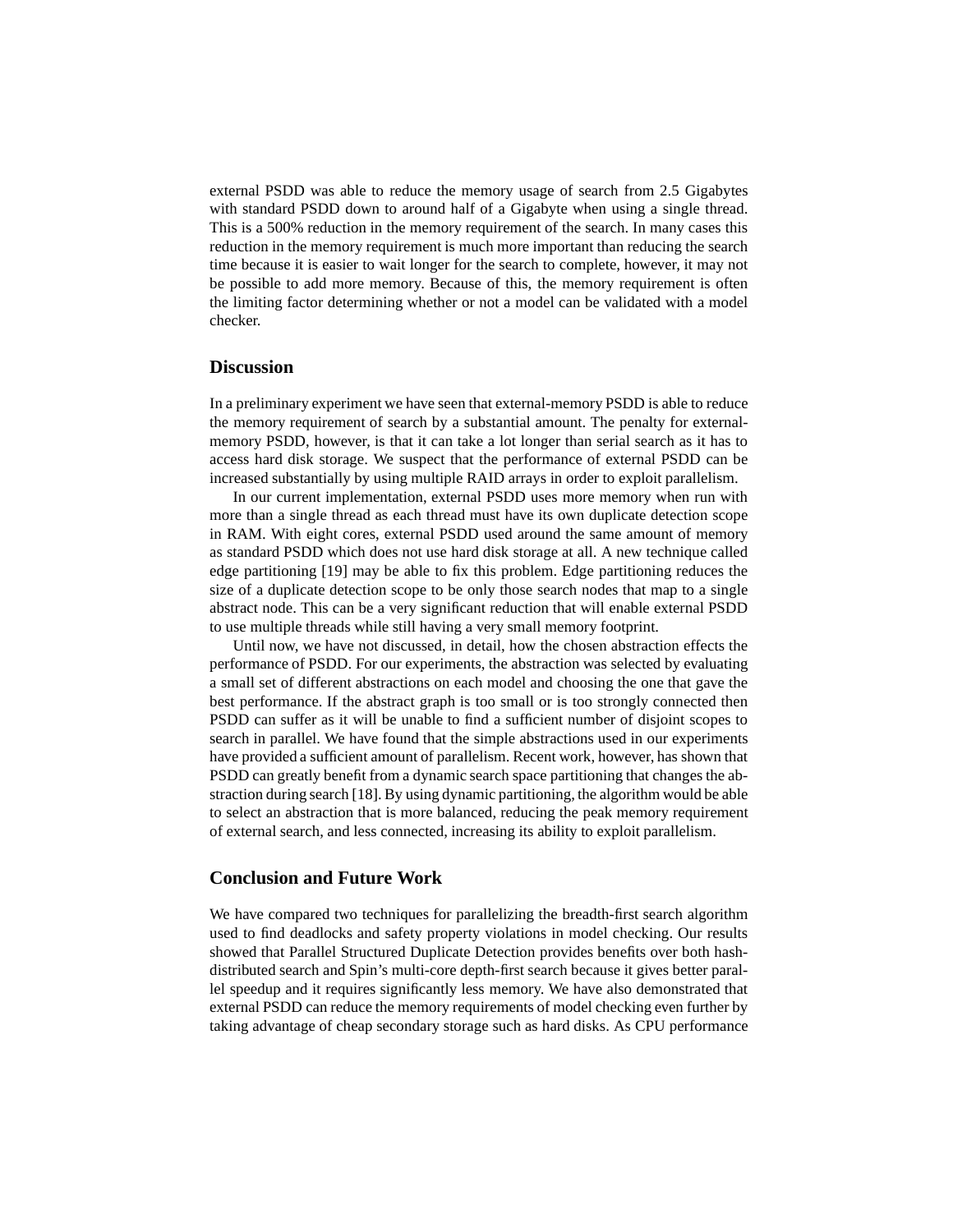relies more on parallelism than raw clock speed, the techniques presented in this paper enable model checking to better exploit the full capabilities of modern hardware.

Partial-order reduction is a widely used technique for tackling the state-space explosion problem found in model checking. However, combining it with parallelization techniques has been a challenge in the past. In this paper, we show that not only PSDD is effective for parallel reachability analysis, but it also preserves the full power of Spin's partial-order reduction algorithm. As for future work, we will apply PSDD to other model checkers to show its generality and effectiveness in speeding up search with full partial-order reduction.

## **References**

- 1. Biere, A., Artho, C., Schuppan, V.: Liveness checking as safety checking. In: In FMICS'02: Formal Methods for Industrial Critical Systems, volume 66(2) of ENTCS (2002)
- 2. Bošnački, D., Holzmann, G.: Improving spins partial-order reduction for breadth-first search. In: Godefroid, P. (ed.) Model Checking Software, Lecture Notes in Computer Science, vol. 3639, pp. 902–902. Springer Berlin / Heidelberg (2005)
- 3. Burns, E., Lemons, S., Ruml, W., Zhou, R.: Best-first heuristic search for multicore machines. Journal of Artificial Intelligence Research 39, 689–743 (2010)
- 4. Dong, Y., Du, X., Holzmann, G., Smolka, S.: Fighting livelock in the gnu i-protocol: a case study in explicit-state model checking. International Journal on Software Tools for Technology Transfer (STTT) 4(4), 505–528 (2003)
- 5. Evett, M., Hendler, J., Mahanti, A., Nau, D.: PRA\* massively-parallel heuristic-search. Journal of Parallel and Distributed Computing 25(2), 133–143 (1995)
- 6. Holzmann, G.J.: The Spin Model Checker: Primer and Reference Manual. Addison-Wesley (2004)
- 7. Holzmann, G.J., Bošnački, D.: The design of a multicore extension of the spin model checker. IEEE Transactions on Software Engineering 33(10), 659–674 (2007)
- 8. Holzmann, G.J., Peled, D.: An improvement in formal verification. In: Proceedings of the 7th IFIP WG6.1 International Conference on Formal Description Techniques (FORTE-94) (1994)
- 9. Kishimoto, A., Fukunaga, A., Botea, A.: Scalable, parallel best-first search for optimal sequential planning. In: Proceedings of the Nineteenth International Conference on Automated Planning and Scheduling (ICAPS-09) (2009)
- 10. Korf, R.: Linear-time disk-based implicit graph search. Journal of the ACM 35(6) (2008)
- 11. Pike, R., Presotto, D., Dorward, S., Flandrena, B., Thompson, K., Trickey, H., Winterbottom, P.: Plan 9 from Bell Labs. Computing Systems 8(3), 221–254 (1995)
- 12. Reif, J.H.: Depth-first search is inherently sequential. Information Processing Letters 20(5), 229–234 (1985)
- 13. Roscoe, A.: Model-checking csp. A Classical Mind, Essays in Honour of CAR Hoare. Prentice-Hall pp. 353–378 (1994)
- 14. Schuppan, V., Biere, A.: Efficient reduction of finite state model checking to reachability analysis. International Journal on Software Tools for Technology Transfer (STTT) 5(2-3), 185–204 (2004)
- 15. Stern, U., Dill, D.: Parallelizing the murφ verifier. In: Computer Aided Verification. pp. 256– 267. Springer (1997)
- 16. Zhou, R., Hansen, E.A.: Structured duplicate detection in external-memory graph search. In: Proceedings of the Nineteenth National Conference on Artificial Intelligence (AAAI-04) (Jul 2004)